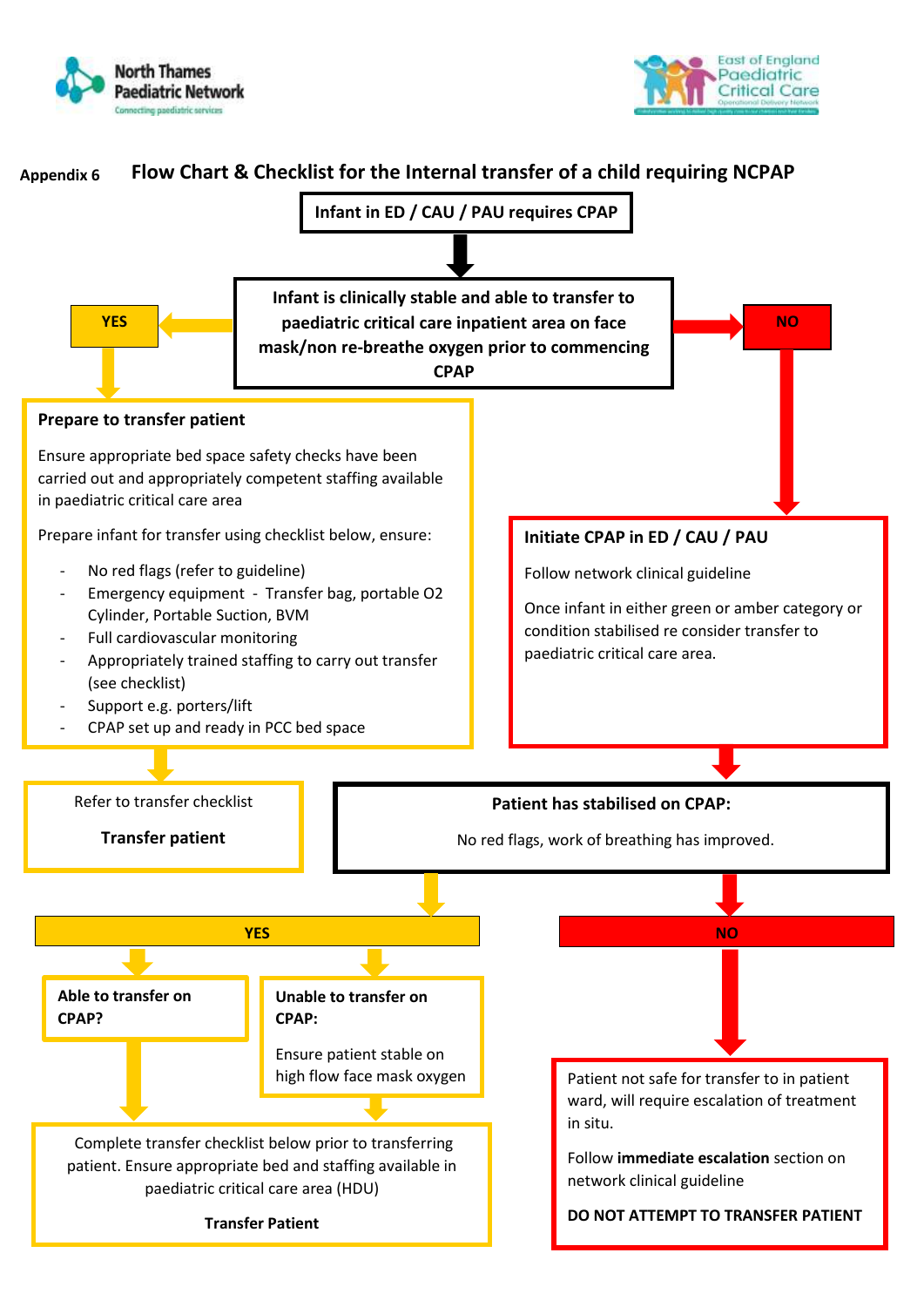



### **Infant**

Established on CPAP *-* Improvement in PEWS - improvement in WOB - improvement in any hypoxia

Full cardiovascular monitoring during transfer

IV access secured

### **Personnel**

These are suggested minimum recommended team for the safe transfer of the infant; more staff may be required depending on route/estate, condition of the infant, experience and competence of the staff. At no time should the infant be transferred if at least one member of the team is not confident or adequately trained to do so.

All staff should adhere to current guidelines for PPE / IPC throughout.

- Consider anaesthetic escort (based on local risk assessment)
- Paediatric registrar/ Paediatric Advanced Clinical Practitioner with airway management expertise / training ie APLS/ EPLS
- Critical Care (HDU) Nurse (senior band 5 or above, pILS trained))
- Porter or equivalent
- Person to walk ahead and secure the route/ ensure lift available.

Additional personnel as required to safely manage equipment / route / lifts/ support family etc.

# **Equipment**

### **Transfer Bag**

[] paediatric emergency transfer bag

### **Oxygen**

- [] Calculate oxygen requirement for transfer and double it.
- [] Spare full cylinder with BVM attached

### **Air (for transfers on CPAP)**

- [ ] Calculate Medical Air required for transfer and double it.
- [ ] Medical air cylinder with Schrader valve attached

### **Suction**

- [] fully charged portable suction
- [] soft suction catheters of appropriate size
- [ ] Yankauer catheter

### **Plus**

- [] Bag valve mask correct size, attached to spare full oxygen cylinder
- [] paediatric non rebreathe oxygen mask

### **Other**

[] override key / pass for lifts / security doors as required

## **Communication**

- [] Paeds ED Nurse in Charge aware of critical care transfer from department
- [] senior paediatric doctor aware of transfer
- [ ] PCC area have accepted infant and aware of imminent transfer and have allocated staff

Accepting Nurse Name :………………………………………………………………………… Time Accepted: ………………………………….

- [ ] parents accompanying, or aware of transfer, contact details noted.
- ( ) Any Investigations already sent for testing?

Calculation for medical gases needed:

Flow (L/Min) X time X 2